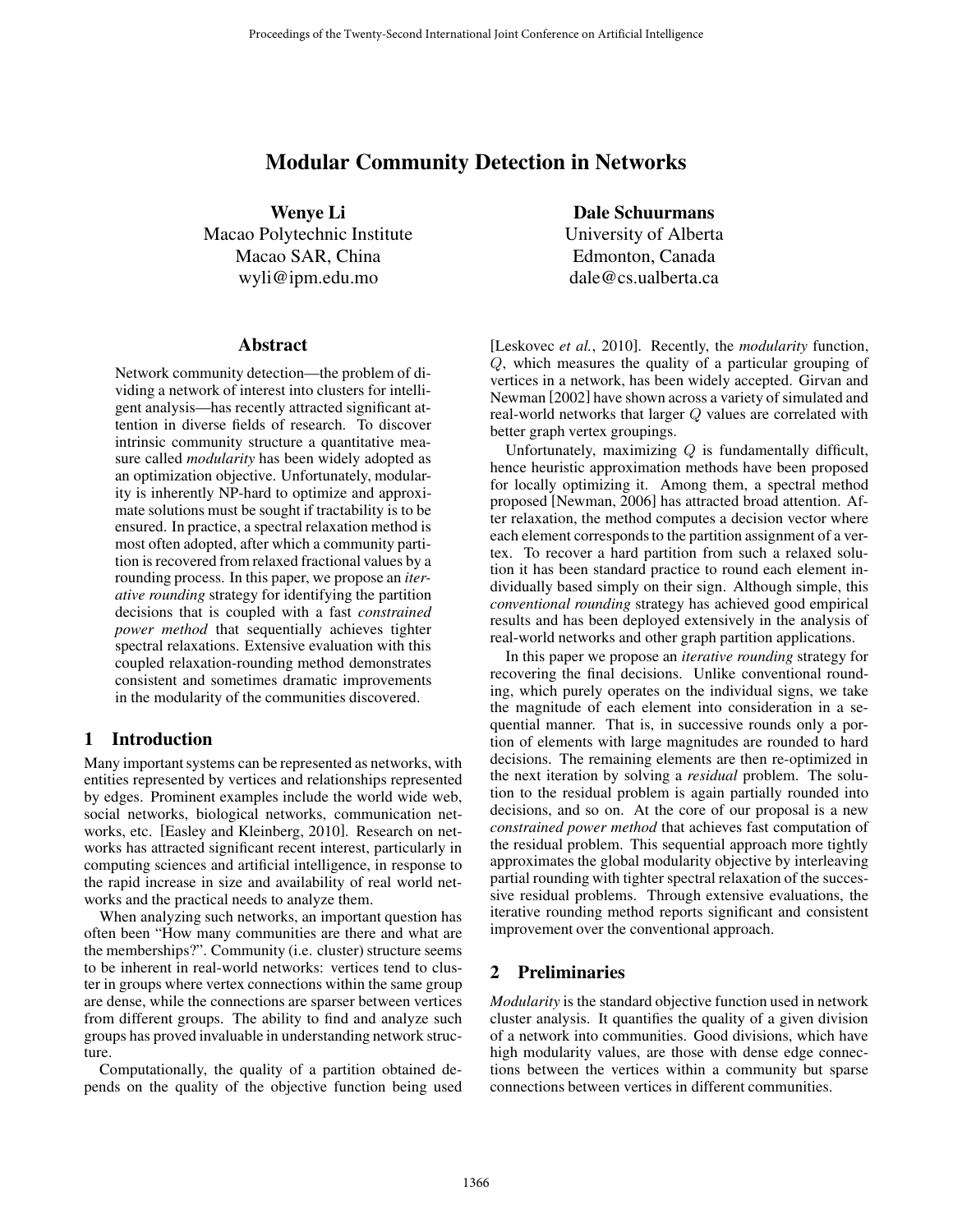Consider an undirected graph  $G = (V, E)$  where  $V =$  $\{v_1, v_2, \dots, v_n\}$  is a set of vertices and E is a set of edges between vertex pairs. Let  $w_{ij}$  be an element of the adjacency matrix  $W$  of the network, which gives the number of edges between vertices  $v_i$  and  $v_j$ . We further denote  $d_i = \sum_j w_{ij}$ as the degree of  $v_i$  and  $m = \frac{1}{2} \sum_i d_i$  as the total edge number.

For a candidate partition of the vertices into clusters, the *modularity* is defined to be the portion of the edge connections within the same cluster minus the expected portion if the connections were distributed randomly. Assuming the degree  $d_i$  associated with each vertex  $v_i$  is preserved, under uniform random selection the expected number of edges between two vertices  $v_i$  and  $v_j$  is  $\frac{d_i \hat{d}_j}{2m}$ . Thus the observed number minus the expected number is  $w_{ij} - \frac{d_i d_j}{2m}$ . Summing over all pairs of vertices within the same group, the modularity, denoted by  $Q$ , is given by

$$
Q = \frac{1}{2m} \sum_{ij} \left[ w_{ij} - \frac{d_i d_j}{2m} \right] \delta(c_i, c_j)
$$

where  $c_i$  is the group to which vertex  $v_i$  belongs, and  $\delta$  is the Kronecker delta function.

The value of Q lies in the range  $[-1, 1]$ . It is positive when the observed connections within the same group exceed the expected number under random connections. Given a larger than expected portion of connections, one can reasonably infer the presence of an underlying cluster structure. Thus, the cluster structure can be searched precisely by checking the network divisions that have large modularity values.

An equivalent formulation is often used. Define  $s_{ir}$  to be 1 if vertex  $v_i$  belongs to group r and 0 otherwise. Then  $\delta(c_i, c_j) = \sum_{r} s_{ir} s_{jr}$  and hence

$$
Q = \frac{1}{2m} \sum_{ij} \sum_{r} \left[ w_{ij} - \frac{d_i d_j}{2m} \right] s_{ir} s_{jr} = \frac{1}{2m} tr \left( S^T B S \right)
$$

where  $tr$  denotes the trace of a matrix,  $S$  is the matrix having elements  $s_{ir}$ , and  $B$  is the *modularity matrix* having elements

$$
b_{ij} = w_{ij} - \frac{d_i d_j}{2m}.
$$

All rows and columns of the modularity matrix sum to zero, which means that the modularity of an undivided graph is always zero.

Unlike most statistical clustering models or graph partition techniques, which require a prior setting of partition numbers or group sizes [Jain *et al.*, 1999; Shi and Malik, 2000; Ng *et al.*, 2002], the modularity score determines the partition number and the group size automatically without manual intervention. This measure also allows the possibility that no good division of a network exists, corresponding to the case that the modularity value is zero (and cannot be increased by further division of vertices).

### 3 Spectral Modularity Maximization

Maximizing Q is NP-hard [Brandes *et al.*, 2006], therefore researchers have sought approximate solutions. In practice, a spectral relaxation method is widely used, that obtains reasonable empirical results in both optimization accuracy and computation time [Newman, 2006].

#### 3.1 Two-Way Partitions

To first understand the spectral method, consider a simple case where the graph is divided into two groups. One defines  $s_i = \pm 1$  to indicate the group membership of  $v_i$ , yielding

$$
Q = \frac{1}{4m} \sum_{ij} b_{ij} s_i s_j = \frac{1}{4m} s^T B s
$$

where s is the column vector with elements  $s_i$ .

The vector s can be expressed as a linear combination of the normalized eigenvectors  $u_i$  of the modularity matrix  $B$ , so that  $s = \sum_{i=1}^{n} a_i u_i$  with  $a_i = u_i^T s$ . Then one obtains

$$
Q = \frac{1}{4m} \sum_{i} a_i u_i^T B \sum_{j} a_j u_j = \frac{1}{4m} \sum_{i=1}^{n} (u_i^T s)^2 \lambda_i,
$$

where  $\lambda_i$  is the eigenvalue of B corresponding to the eigenvector  $u_i$ .

Assume that the eigenvalues are labeled non-increasingly,  $\lambda_1 \geq \lambda_2 \geq \cdots \geq \lambda_n$ . To maximize Q, the assignment vector s needs to concentrate as much weight as possible in the terms involving the leading (largest algebraic) eigenvalues, which, if s were unconstrained, could be achieved by setting s proportional to the leading eigenvector  $u_1$ . But with " $\pm 1$ " constraints, s cannot be chosen freely, which makes the optimization difficult.

Fortunately there is a convenient approximation available. Ignoring the inconvenient fact that it is not possible to make s perfectly parallel to  $u_1$ , one simply divides the vertices into two groups according to the signs of each element of  $u_1$ . Although this approximation is straightforward, it has often been found to give reasonable results in practice.

#### 3.2 Multi-Way Partitions

The simple two-way partition method can be extended to multi-way partition method recursively. That is, using successive two-way partitions that divide the graph into subgraphs, the process can be continued on each subgraph until no further increases in Q can be found.

Formally, for each subgraph  $G' = (V', E')$  with n' vertices we define an  $n' \times n'$  subgraph modularity matrix B' with elements

$$
b'_{ij} = w_{ij} - \frac{d_i d_j}{2m} - \delta(i, j) \left( d'_i - d_i \frac{m'}{m} \right),
$$

where  $d'_i = \sum_{j:v_j \in V'} w_{ij}$  and  $m' = \frac{1}{2} \sum_{i:v_i \in V'} d_i$ . The subgraph modularity is given by  $Q' = \frac{1}{4m} s'^T B' s'$ , where s' is a column vector with  $n'$  elements. Maximizing  $Q'$  with respect to  $s'$  gives the further contribution to the modularity Q obtained by subdividing the subgraph. When  $G' = G, B'$ reduces to B since  $d'_i \rightarrow \overline{d}_i$  and  $m' \rightarrow m$  in that case.

The division process on each subgraph is halted when there exists no division that further increases the graph modularity; that is, no division that yields a positive value for  $Q'$ . This happens when the modularity matrix  $B'$  has no positive eigenvalues, hence the leading eigenvalue provides a simple check for terminating the division process.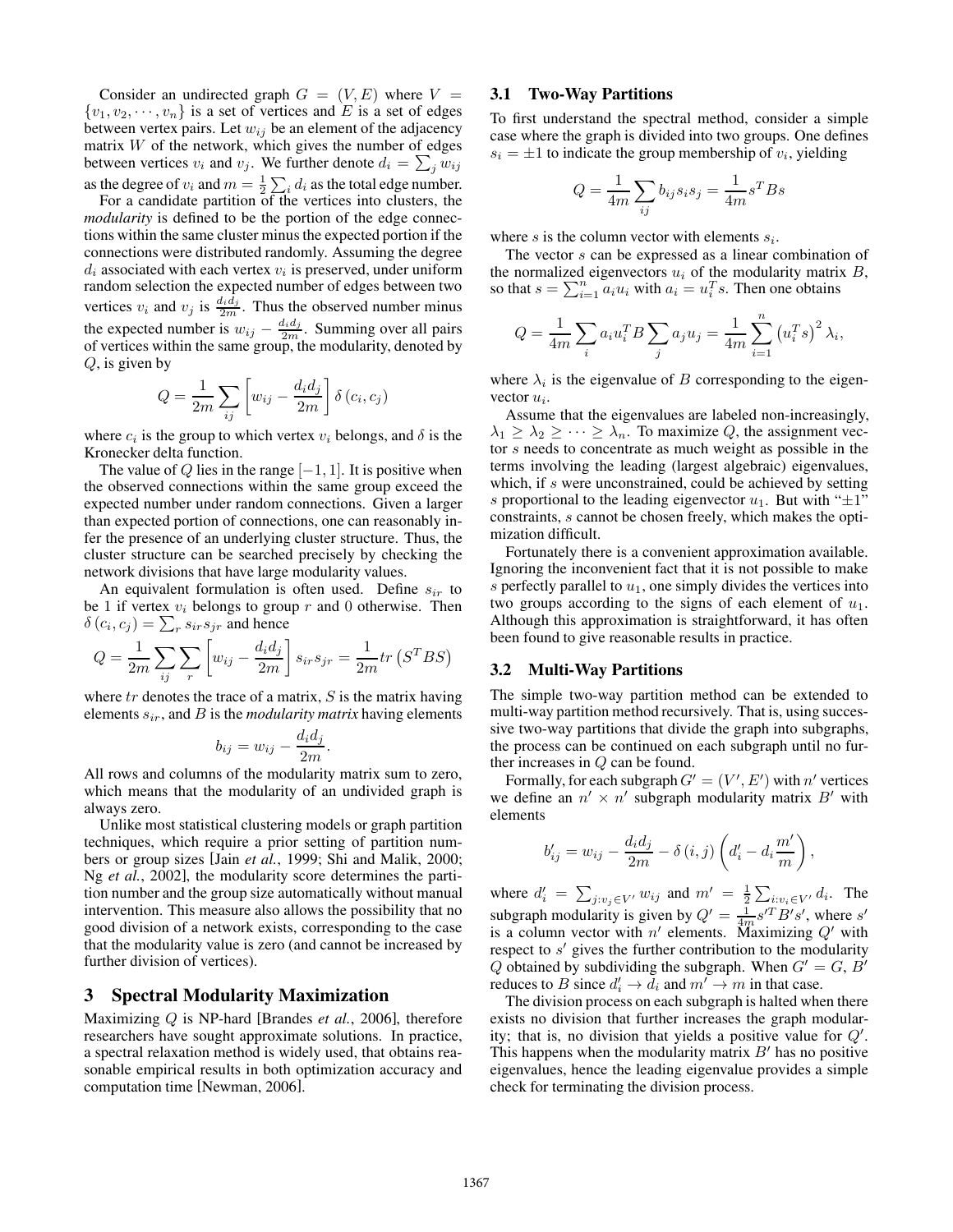#### 3.3 Combination with Exchange Heuristics

In practice, the spectral method is often used in conjunction with exchange heuristics. In this approach, one uses spectral partitioning to obtain an initial broad division of the graph into subgraphs, then refines this division by moving vertices between groups using the Kernighan-Lin algorithm [Lin and Kernighan, 1973].

Given two groups of vertices, the refinement proceeds as follows. Successively find the vertex that, when moved to the other group, obtains the largest increase in  $Q$ , or the smallest decrease if no increase exists. Repeatedly make such moves, but ensuring that each vertex is moved only once. When all vertices have been moved, search all intermediate states to find the division that obtained the greatest  $Q$ . Starting again from this state, repeat the exchange process, until no further improvement is possible for Q.

As reported in [Newman, 2006], this combination gives excellent results on many open networks and has become a standard baseline when comparing community detection algorithms.

#### 3.4 Computational Issues

The modularity matrix  $B$  has special structure that can be exploited to efficiently compute the leading eigenvector via the power method. The power method approximates the dominant eigenvalue (the eigenvalue with the largest magnitude) and its eigenvector by iteratively multiplying a given matrix with an initial vector. For example, starting from a random vector  $v^0$ , the power method iteratively refines v by matrixvector multiplication and renormalization  $v^{i+1} = \frac{Bv^i}{\|Bv^i\|}$ , and approximates the dominant eigenvector of  $B$  efficiently.

For modularity matrices, although the leading eigenvector might not be dominant, one can still apply the power method by using a simple trick. Without loss of generality assume the eigenvalues of B satisfy  $\lambda_1 > \lambda_2 \geq \cdots \geq 0 \geq \cdots \geq$  $\lambda_{n-1} > \lambda_n$ . Using the power method, first compute B's dominant eigenvalue. If the eigenvalue is positive, it is  $\lambda_1$ , and its eigenvector is precisely the leading eigenvector  $u_1$  we seek. If the eigenvalue is negative, it is  $\lambda_n$ , the most negative eigenvalue. In this case, shift the matrix  $B + \frac{|\lambda_n|}{2}I$ , where I is an  $n \times n$  identity matrix. The shifted matrix has eigenvalues  $\lambda_1 + \frac{|\lambda_n|}{2}, \lambda_2 + \frac{|\lambda_n|}{2}, \cdots, \frac{\lambda_n}{2}$  but the same eigenvectors as  $B$ . Applying the power method to this new matrix returns  $\lambda_1 + \frac{|\lambda_n|}{2}$ , with the desired eigenvector  $u_1$ .

With trivial modifications, the power method can also be used to calculate the leading eigenvector for the subgraph modularity matrix  $B'$ . We omit the details here.

## 4 Iterative Rounding for Community Detection

We now present our main proposal for improving the modularity of the communities discovered in a network.



Figure 1: Conventional Rounding and Iterative Rounding.

#### 4.1 Conventional Rounding vs Iterative Rounding

In the spectral approach, given the computed eigenvector, a vertex partition is usually recovered by simple rounding

$$
s_i = \begin{cases} +1 & u_{1i} > 0\\ -1 & otherwise \end{cases}
$$

where  $u_{1i}$  denotes the *i*-th element of the leading eigenvector  $u_1$ . We refer to this strategy as *conventional rounding*.

Note that the conventional rounding strategy is based on the signs of the eigenvector elements, regardless of their magnitudes (absolute values). However, the elements with different magnitudes contribute differently to  $Q$ , and therefore affect the confidence in the rounding decisions. For example, if  $u_{1i}$  has a large magnitude, then  $s_i$  will have a significant influence on  $u_1^T s$  in the objective, and we would be more confident in inferring its rounded value. However, if the magnitude is small,  $s_i$ 's contribution to the objective is less evident, and one would be less confident to make the rounding decision. In this latter case, we would like to postpone the rounding decision to a later phase.

Based on the idea, we propose a successive rounding method that only rounds variables with top magnitudes. That is, unlike conventional rounding that makes the entire partition decision in a single batch, we propose to recover more accurate community structure incrementally, using a strategy we will refer to as *iterative rounding*.

The two rounding schemes are illustrated in Figure 1. In iterative rounding, we first find an approximate solution to the original problem. Then, given a relaxed result, we do not turn all the elements into decisions like conventional rounding, but instead only round those with large magnitudes. Then we proceed to the next iteration by studying the *residual* problem, which often has a structure similar to the original but with fewer elements. This process is repeated until no variables are left un-rounded.

#### 4.2 Constrained Power Method

To explain how the residual problems are efficiently solved in the context of iterative rounding, consider an illustration of the approach. In the first iteration, we have the same problem,  $\max s<sup>T</sup>Bs$ , as the conventional spectral method. We simply use the power method and get the leading eigenvector. Then,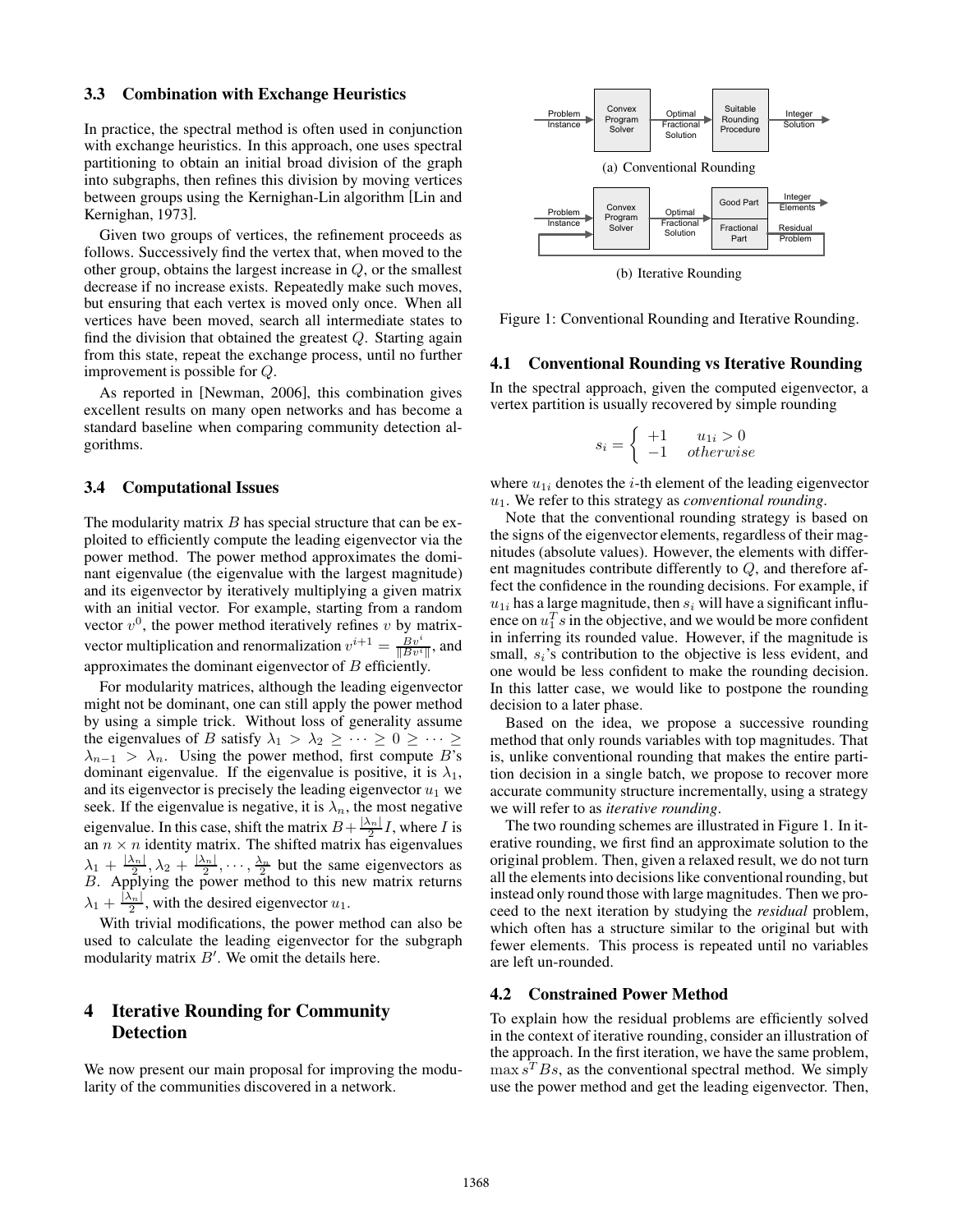rather than deploy conventional rounding, we only round the elements with largest magnitudes into decisions.

After the first iteration, we are left a residual problem to solve. Now suppose  $s = \begin{pmatrix} s_1 \\ s_2 \end{pmatrix}$  $\overline{s}_2$ where  $s_1$  denotes the rounded elements that are held fixed, and  $s_2$  contains the unrounded elements yet to be set. We can re-write the objective as the maximization of

$$
\begin{pmatrix}\ns_1 \\
s_2\n\end{pmatrix}^T \begin{pmatrix}\nB_{11} & B_{12} \\
B_{21} & B_{22}\n\end{pmatrix} \begin{pmatrix}\ns_1 \\
s_2\n\end{pmatrix}
$$
\n
$$
= s_2^T B_{22} s_2 + 2s_2^T B_{21} s_1 + s_1^T B_{11} s_1
$$

where  $B_{11}, B_{12}, B_{21}$  and  $B_{22}$  are four sub-matrices of B. Equivalently we have a residual problem to maximize

$$
L = s_2^T B_{22} s_2 + 2s_2^T B_{21} s_1
$$

with respect to  $s_2$ , subject to the unit length constraint.

We can apply the gradient-based method for the maximization by iteratively updating  $s_2$  along the gradient direction and renormalizing it, with which the convergence is guaranteed.

We also find a procedure we call *constrained power method* that gives excellent results. In gradient-based update  $s_2$  converges when the gradient  $\nabla L$  is parallel to the current estimate of  $s_2$ , or  $\nabla L = 2\lambda s_2$  where  $\lambda$  is a scalar number. Then we have

$$
s_2 = \frac{B_{22}s_2 + B_{21}s_1}{\lambda}.
$$

We can force  $\lambda$  to be positive. Since  $s_2$  is of unit length, it must hold that  $||B_{22}s_2 + B_{21}s_1|| = \lambda$ . Thus we reach a simple update rule for  $s_2$ :

$$
s_2^{i+1} = \frac{B_{22}s_2^i + B_{21}s_1}{\left\|B_{22}s_2^i + B_{21}s_1\right\|}.
$$

The update occurs in a similar manner as in the power method. When  $B_{21}s_1 = 0$ , the constrained power method reduces exactly to the power method.

Starting with the previous fractional result as  $s_2^0$ , the constrained power method often converges quickly in practice. Given the updated relaxed solution produced by the constrained power method, we again only round those elements in  $s_2$  that have large magnitude. After this partial rounding, we are left another residual problem sharing the same structure. The constrained power method and iterative rounding are applied successively for each residual problem. The process is terminated once  $s_2$  has no elements, hence all vertex grouping decisions have been made.

It is also possible to apply the projected power method developed in [Xu *et al.*, 2009] for the optimization problem in each iteration, which exhibits similar performance as the constrained power method on community detections. We omit the details here.

#### 4.3 Complexity Analysis

To analyze the time complexity for iterative rounding in spectral partitions, we first borrow some results on the power method from [Newman, 2006]. For a sparse network with  $n$  vertices and  $m \leq kn$  edges where k is a constant, the power method effectively requires  $O(n)$  matrix-vector multiplications to converge, where each multiplication requires  $O(n)$ floating point operations. In total, the power method requires  $O(n^2)$  time to calculate the leading eigenvector of the modularity matrix.

Similarly to the power method, the constrained power method has a complexity of  $O(n^2)$  for a problem with n variables. Furthermore, suppose after each iteration an  $\epsilon$  $(0 < \epsilon \leq 1)$  fraction of the variables are rounded into integer decisions. Then in the subsequent round the residual problem becomes one with  $n(1 - \epsilon)$  variables, and the constrained power method would therefore require  $O\left(n^2\left(1-\epsilon\right)^2\right)$  operations to converge. Repeating this argument, the complexity of iterative rounding becomes:

$$
n^{2} + n^{2} (1 - \epsilon)^{2} + n^{2} (1 - \epsilon)^{4} + n^{2} (1 - \epsilon)^{6} + \cdots
$$
  
= 
$$
\frac{1}{2\epsilon - \epsilon^{2}} n^{2}
$$
  

$$
\leq \frac{1}{\epsilon} n^{2}
$$

and we come to the following observation.

*For a network with* n *vertices, the complexity of iterative rounding is*  $O\left(\frac{1}{\epsilon}n^2\right)$  where  $\epsilon$  is the fraction of variables to *round in each iteration.*

Comparing with the complexity of  $O(n^2)$  for conventional rounding in network community detection, we can see the difference is up to a factor  $\frac{1}{\epsilon}$ , which is usually a constant value in practice. Suppose in each iteration  $\frac{1}{4}$  of the variables are rounded, then the run time of iterative rounding would be around 4 times the run time of the conventional rounding method. Although the estimate is not theoretically strict, as we will see in our evaluations, it fits practice well.

## 5 Evaluation

We compared the proposed iterative rounding strategy to the conventional spectral method. In a series of experiments we observed consistent and sometimes very large improvements. In particular,

- for two-way partitions (cf. Section 3.1), iterative rounding demonstrates significantly improved Q values;
- for multi-way partitions (cf. Section 3.2), iterative rounding demonstrates significantly improved Q values;
- for partitions refined by exchange heuristics (cf. Section 3.3), iterative rounding demonstrates significantly improved Q values;
- iterative rounding has reasonable computation overhead comparing with conventional rounding.

These evaluations were conducted on all fourteen networks contained in a standard benchmark collection. <sup>1</sup> These benchmark networks cover a variety of application areas and are briefly described in Table 1.

<sup>1</sup> http://www-personal.umich.edu/∼mejn/netdata/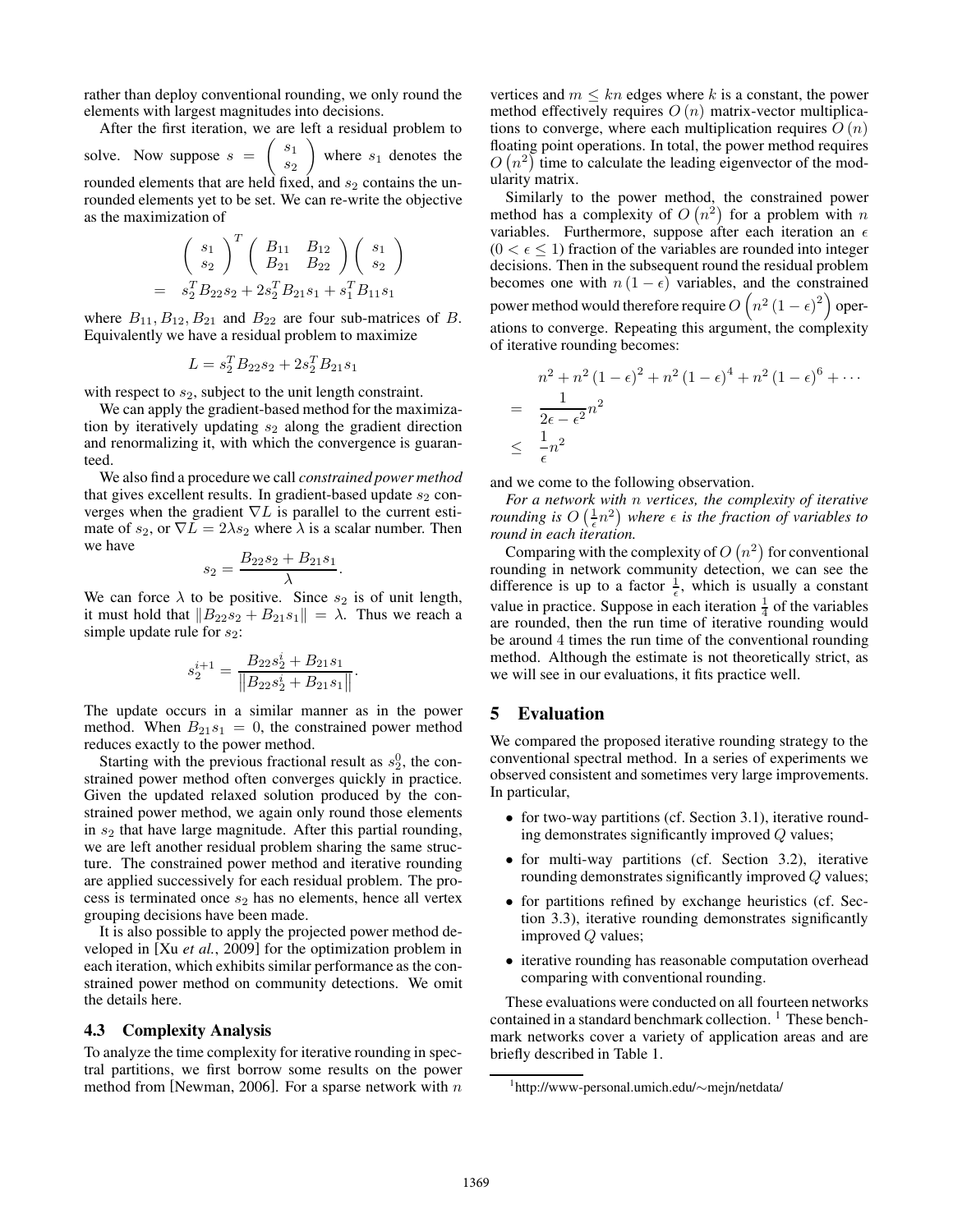Table 1: Networks used in the evaluations and their sources. The vertex numbers are listed in brackets.

| Network  | Source                                              |
|----------|-----------------------------------------------------|
| karate   | friendships of 34 members in a karate club          |
| (34)     | [Zachary, 1977]                                     |
| dolphins | frequent associations of 62 dolphins                |
| (62)     | [Lusseau et al., 2003]                              |
| lesmis   | character interactions from Les Misérables          |
| (77)     | [Knuth, 1993]                                       |
| polbooks | co-purchase of politics books at Amazon.com         |
| (105)    | (www.orgnet.com)                                    |
| adjnoun  | adjacency of adjs and nouns in David Copperfield    |
| (112)    | [Newman, 2006]                                      |
| football | US college football games during Fall 2000          |
| (115)    | [Girvan and Newman, 2002]                           |
| celegans | neural network of C. Elegans                        |
| (297)    | [Watts and Strogatz, 1998]                          |
| polblogs | hyperlinks of US politics web logs                  |
| (1224)   | [Adamic and Glance, 2005]                           |
| netsci   | co-authorship on network theory and experiment      |
| (1461)   | [Newman, 2006]                                      |
| power    | topology of US Western States Power Grid            |
| (4941)   | [Watts and Strogatz, 1998]                          |
| hepth    | co-authorship on preprints of High-Energy Theory    |
| (7610)   | [Newman, 2001]                                      |
| astroph  | co-authorship on preprints of Astrophysics          |
| (16046)  | [Newman, 2001]                                      |
| condmat  | co-authorship on preprints of Condensed Matter      |
| (16264)  | [Newman, 2001]                                      |
| internet | snapshot of Internet in level of autonomous systems |
| (22963)  | (www.routeviews.org)                                |

#### 5.1 Two-Way Partitions

In this case, we divided each network into two partitions and checked the Q value obtained by two rounding methods respectively. The results are listed in Table 2. On all fourteen networks, iterative rounding demonstrates improved Q values over conventional rounding.

For small networks, two rounding methods reported comparable Q values and the improvement from iterative rounding is not large. On the smallest "karate" network with 34 vertices, the improvement is only slight, from 0.371 to 0.372. However, on larger networks the improvements are much more significant. One example is on "hepth" network with 7,610 vertices, where the conventional rounding result is 0.034 while the iterative rounding achieves a modularity score of 0.455.

#### 5.2 Multi-Way Partitions

Next, we investigated multi-way partitioning, wherein twoway partitions are repeated until no further increase of Q is possible. These results are listed in Table 2, where it can be seen that improvements achieved by iterative rounding remain consistent. On all networks, iterative rounding obtained better Q values than conventional rounding.

Similarly to the two-way case, the improvement is particularly significant on large networks. On "karate" network, the increase is only from 0.393 to 0.417; while on the larger "hepth" network, it becomes 0.739 to 0.829; and on the

Table 2: Q values by conventional rounding (CR) and iterative rounding (IR). Each item has three values  $(A/B/C)$ . A is for two-way partitions,  $B$  is for multi-way partitions, and  $C$  is for multi-way partitions refined by exchange heuristics. For networks with over 10, 000 vertices, the refined results were not obtained on our computer.

| Networks | CR.            | IR             |
|----------|----------------|----------------|
| karate   | .371/.393/.420 | .372/.417/.420 |
| dolphins | .390/.491/.519 | .403/.526/.526 |
| lesmis   | .361/.532/.550 | .381/.551/.560 |
| polbooks | .445/.467/.521 | .457/.523/.527 |
| adjnoun  | .191/.243/.308 | .214/.298/.308 |
| football | .376/.493/.599 | .400/.601/.605 |
| celegan  | .261/.332/.400 | .313/.381/.401 |
| polblogs | .424/.424/.425 | .426/.426/.426 |
| netsci   | .131/.671/.908 | .496/.953/.954 |
| power    | .062/.898/.924 | .491/.933/.934 |
| hepth    | .034/.739/.812 | .455/.829/.839 |
| astroph  | .195/.586/     | .417/.725/     |
| condmat  | .210/.677/     | .453/.823/     |
| internet | .301/.419/     | .370/.620/     |

largest "internet" network the improvement is from 0.419 to 0.620.

### 5.3 With Exchange Heuristics

As discussed in Section 3.3, the spectral partition method is often used in conjunction with exchange heuristics, which provides further refinement for the community partitions discovered. In our experiments, we also compared the Q values achieved by the two rounding methods after this fine-tuning.

The refined Q values are listed in Table 2. On "karate" network, both methods successfully detected the partition structure with  $Q = 0.420$  which is known to be optimal via mathematical programming [Agarwal and Kempe, 2008]. On "adjnoun" network, the two methods obtained the same result after refinement. On all the other nine networks where the exchange heuristic was applicable on a conventional computer, iterative rounding achieved improved Q values to conventional rounding.

An interesting observation is that iterative rounding benefits less from the exchange heuristic. For conventional rounding, the exchange heuristic helps to increase Q significantly on most networks. However for iterative rounding, the increase is not as evident. On the other hand, on eight out of eleven networks, the iterative rounding multi-way results alone (without refinement) are better than the conventional rounding results with refinement, further exhibiting the effectiveness of iterative rounding.

### 5.4 Run Time Comparison

We recorded the run time of conventional rounding and iterative rounding on networks with more than 1, 000 vertices. Both rounding methods were implemented in Matlab and run on an Intel Xeon workstation with 32G RAM. For iterative rounding, we set  $\epsilon = \frac{1}{4}$ , meaning that  $\frac{1}{4}$  of the variables were rounded in each iteration.